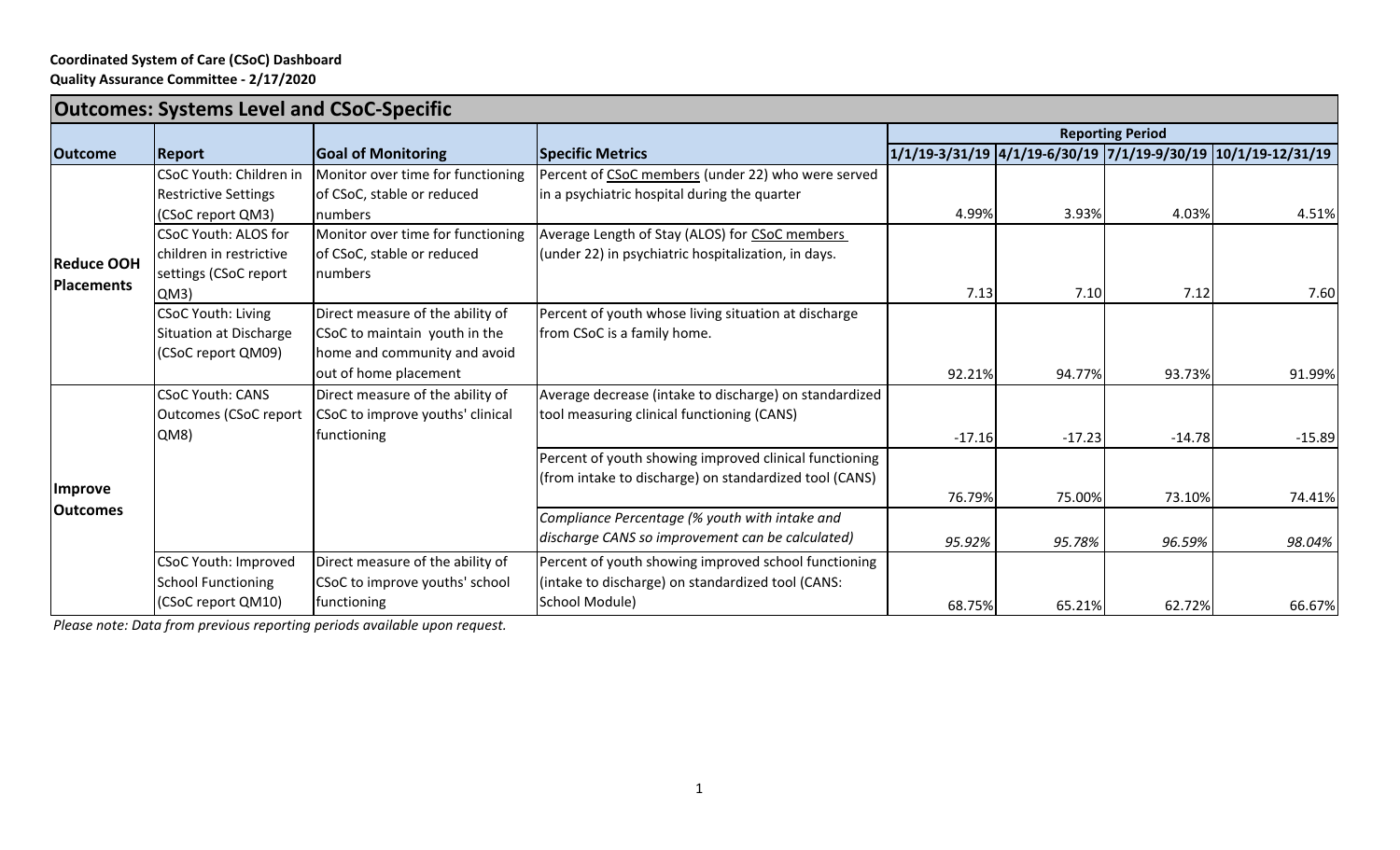## **Coordinated System of Care (CSoC) Dashboard Quality Assurance Committee ‐ 2/17/2020**

| <b>Process Indicator: Youth Receiving Services in their Homes and Communities</b> |                                                                             |                                                                                                         |                                                                                                                                                           |                         |                               |                  |                  |  |  |
|-----------------------------------------------------------------------------------|-----------------------------------------------------------------------------|---------------------------------------------------------------------------------------------------------|-----------------------------------------------------------------------------------------------------------------------------------------------------------|-------------------------|-------------------------------|------------------|------------------|--|--|
| <b>Process</b>                                                                    |                                                                             |                                                                                                         |                                                                                                                                                           | <b>Reporting period</b> |                               |                  |                  |  |  |
| Indicator                                                                         | Report                                                                      | <b>Goal of monitoring</b>                                                                               | <b>Specific Metrics</b>                                                                                                                                   | $1/1/19 - 3/31/19$      | 4/1/19-6/30/19 7/1/19-9/30/19 |                  | 10/1/19-12/31/19 |  |  |
| <b>Increase</b><br><b>Utilization</b><br>of HCBS                                  | <b>CSoC Youth: Access to</b><br>Wraparound (CSoC report<br>QM12)            | Ensure that<br>Wraparound is<br>accessible and                                                          | Percent of CSoC members for whom:<br>Timely referral standard was met<br>Timely first contact standard was met                                            | 27.53%<br>94.13%        | 34.04%<br>95.07%              | 69.84%<br>93.28% | 73.09%<br>93.71% |  |  |
|                                                                                   |                                                                             | responsive to<br>immediate needs.                                                                       | Timely face-to-face contact was met                                                                                                                       | 67.28%                  | 65.14%                        | 70.06%           | 67.58%           |  |  |
|                                                                                   | <b>CSoC Youth: Enrollment</b>                                               | Monitor number of                                                                                       | <b>Total number of CSoC Enrollees</b>                                                                                                                     | 2,954                   | 2,987                         | 2,820            | 2,895            |  |  |
|                                                                                   | and Agency Involvement<br>(CSoC report QM6)                                 | youth in CSoC and<br>agency involvement.                                                                | Number of CSoC Enrollees involved with Juvenile<br>Justice                                                                                                | 356 (12.1%)             | 365 (12.2%)                   | 352 (12.5%)      | 332 (11.5%)      |  |  |
|                                                                                   |                                                                             |                                                                                                         | Number of CSoC Enrollees involved with DCFS                                                                                                               | 240 (8.1%)              | 263 (8.8%)                    | 290 (10.3%)      | 271 (9.4%)       |  |  |
|                                                                                   | CSoC Youth: Utilization of<br><b>Natural Supports (CSoC</b><br>report QM13) | <b>Ensure Wraparound</b><br>is helping families<br>build sustainable<br>teams with natural<br>supports. | Percent of fully enrolled CSoC members with at least<br>one natural/informal support person on their Plan of<br>Care (POC)<br>Month 1 of reporting period | 87.84%                  | 84.70%                        | 76.40%           | *85.3%           |  |  |
|                                                                                   |                                                                             |                                                                                                         | <b>Month 2</b> of reporting period<br>Month 3 of reporting period                                                                                         | 85.69%<br>86.83%        | 81.80%<br>72.70%              | 77.00%<br>76.90% |                  |  |  |
|                                                                                   | <b>CSoC Youth: Youth</b><br>receiving services in<br>sufficient amount,     | Ensure that CSoC<br>members are able to<br>access the services                                          | Percent of members receiving services in sufficent<br>amount, frequency, and duration.<br>Month 1 of reporting period                                     | 97.29%                  | 97.51%                        | 97.26%           | 96.09%           |  |  |
|                                                                                   | frequency, and duration<br>(CSoC report POC 6)                              | that their CFT<br>determined they                                                                       | <b>Month 2</b> of reporting period                                                                                                                        | 97.33%                  | 97.50%                        | 96.95%           | 97.09%           |  |  |
|                                                                                   |                                                                             | need.                                                                                                   | Month 3 of reporting period                                                                                                                               | 97.18%                  | 97.15%                        | 96.83%           | 95.83%           |  |  |

*Please note: Data from previous reporting periods available upon request.*

*\*Prior to the 10/1/19‐12/31/19 reporting period, metric included only CSoC members who had at least one CFT during the reporting period.*